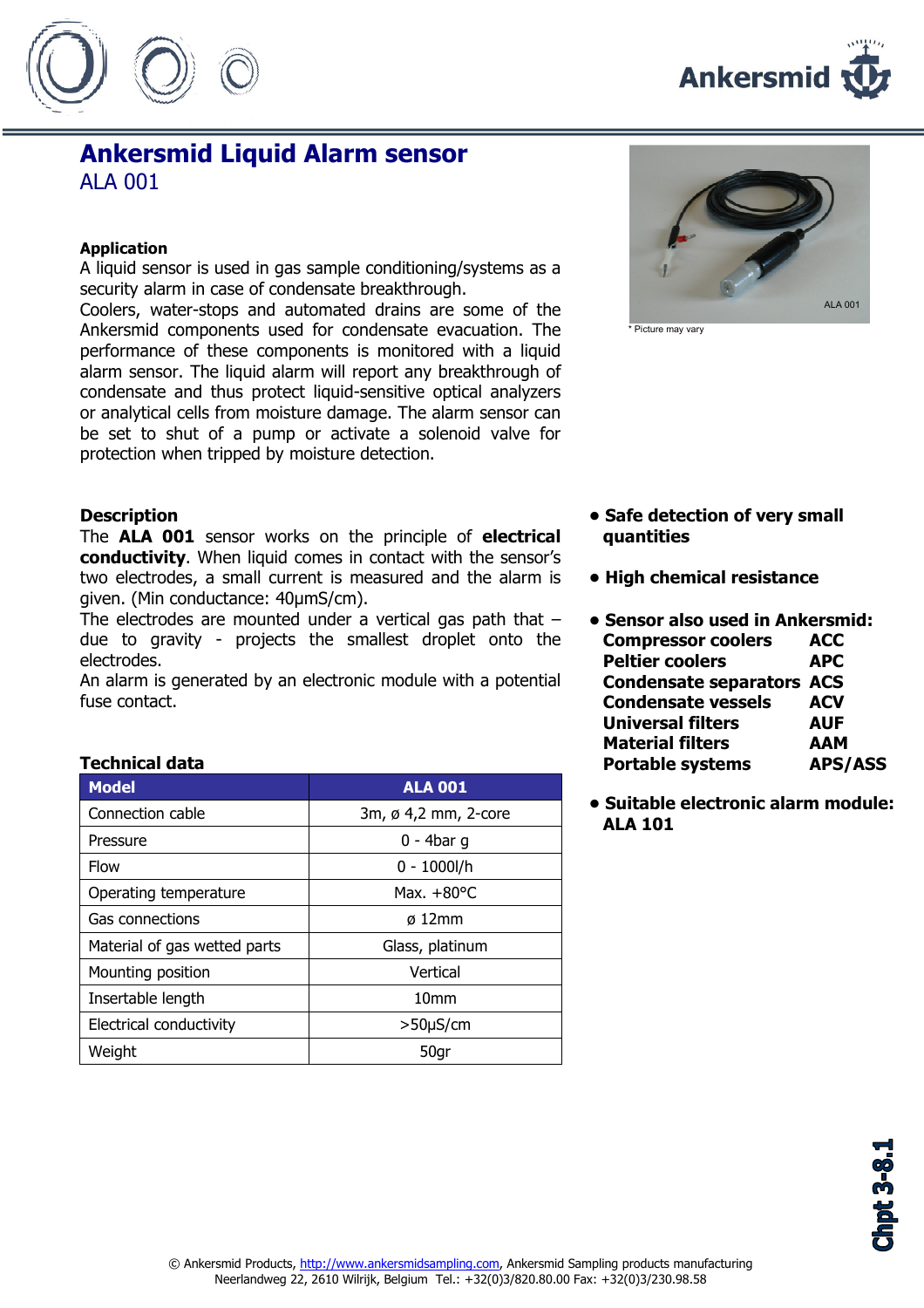



## Ankersmid Liquid Alarm sensor **ALA 002**

#### Application

The liquid sensor is used in gas sample conditions/systems as a security alarm in case of condensate breakthrough.

Coolers, water-stops and automated drains are some of the Ankersmid components used for condensate evacuation. The performance of these components is monitored with a liquid alarm sensor. The liquid alarm will report any breakthrough of condensate and thus protect liquid-sensitive optical analyzers or analytical cells from moisture damage. The alarm sensor can be set to shut of a pump or activate a solenoid valve for protection when tripped by moisture detection.

#### **Description**

The Ankersmid ALA 002 sensor works on the principle of the detection of a change in internal reflection. When a liquid is disposed on the outside lens of the sensor the reflection will be changed and detected by the sensor. The transparent dome contains an LED and an optical sensor.An alarm is generated by an electronic module with a potential fuse contact.

## Technical data

| <b>Model</b>                      | <b>ALA 002</b>                             |  |
|-----------------------------------|--------------------------------------------|--|
| Connection cable                  | 3m, ø 4,2 mm, 3-core                       |  |
| Pressure                          | $0 - 5$ bar g                              |  |
| Flow                              | $0 - 1000$ l/h                             |  |
| Operating temperature             | Min. - 25°C / Max. +80°C                   |  |
| Gas connections                   | $\varnothing$ 12mm                         |  |
| Material of gas wetted parts      | PTFE, Polysulphone                         |  |
| Mounting position                 | Vertical                                   |  |
| Insertable length <sup>*1</sup>   | 15 <sub>mm</sub>                           |  |
| Output sink current <sup>*2</sup> | @ 25°C: 10mA max.                          |  |
|                                   | @ 80°C: 3mA max.                           |  |
| Response time                     | 50 <sub>µ</sub>                            |  |
| Supply current                    | 15mA nominal @ 5V DC                       |  |
| Supply voltage                    | 5V DC - 12V DC                             |  |
| Operation mode                    | User defined single point<br>on/off switch |  |
| Ambient IR light limit            | 10mW/cm <sup>2</sup> in operation          |  |
| Weight                            | 50gr                                       |  |

ALA 002

\* Picture may vary

- Safe detection of very small quantities
- High chemical resistance
- Sensor also used in Ankersmid: Compressor coolers ACC Peltier coolers **APC** Condensate separators ACS Condensate vessels ACV Universal filters AUF Material filters AAM Portable systems APS/ASS
- Suitable electronic alarm module: ALA 102

\*1 Other lengths possible

\*2 The output sink is intended as a TTL compatible output signal for interfacing to logic systems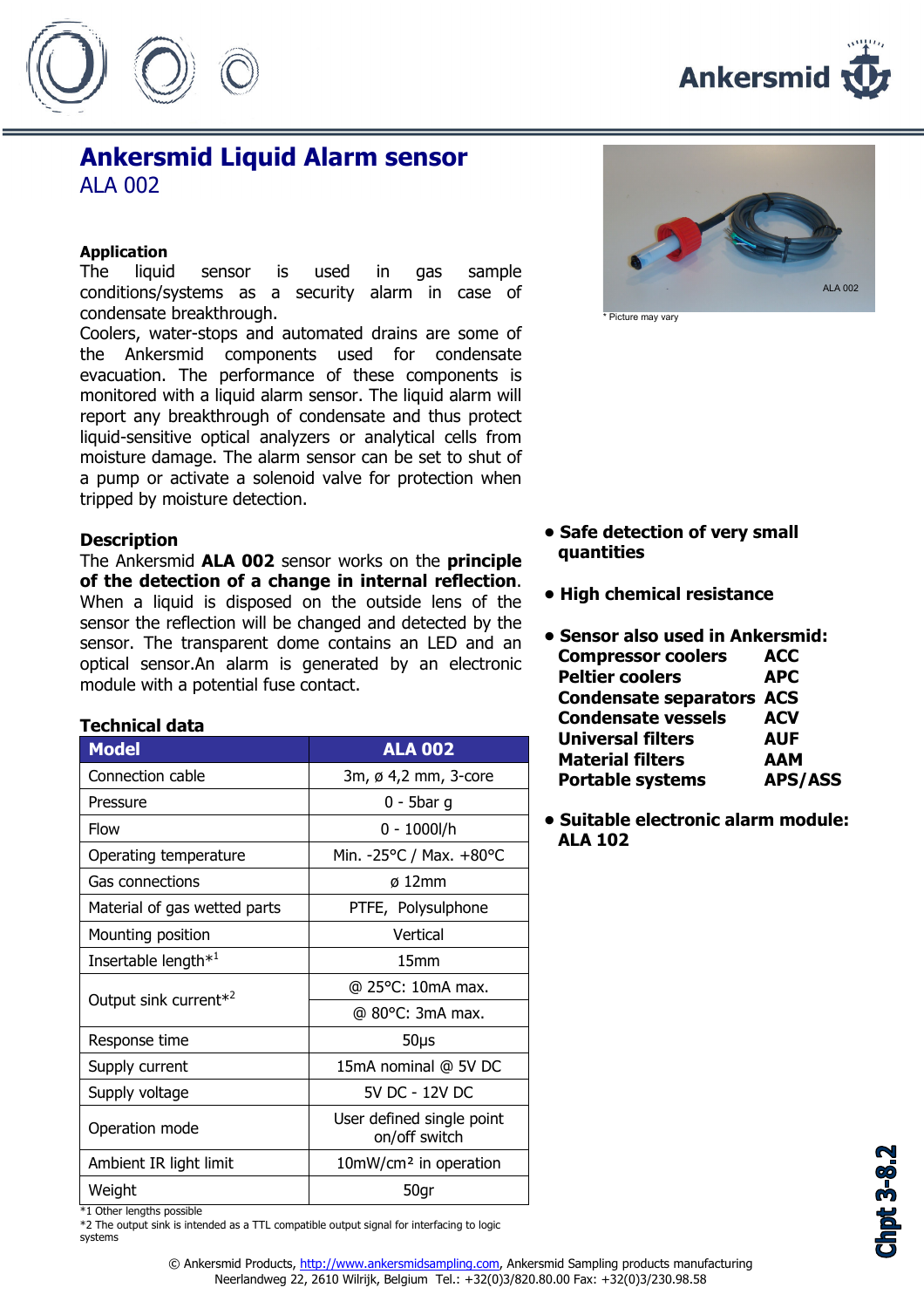

# Ankersmid Alarm Electronic Controller ALA 101/102

## Application

The electronic controllers ALA 101 and ALA 102 are used for feeding and signal processing of the liquid alarm sensors ALA 001 and ALA 002.

These liquid sensors are used in gas sample conditions/systems as a security alarm in case of condensate breakthrough.

Coolers, water-stops and automated drains are some of the Ankersmid components used for condensate evacuation. The performance of these components is monitored with a liquid alarm sensor. The liquid alarm will report any breakthrough of condensate and thus protect liquid-sensitive optical analyzers or analytical cells from moisture damage. The alarm sensor can be set to shut of a pump or activate a solenoid valve for protection when tripped by moisture detection.



\* Picture may vary

## **Description**

Two electronic controllers are available, ALA 101 and ALA 102, both for rail-mounting.

The main application for these electronics is detecting of conductive and non-conductive liquids in combination with the liquid alarm sensors ALA 001 and ALA 002.

Furthermore the electronics can be used for control of the level of conductive liquids.

Selectable options allow for this control to be achieved either through a filling operation or through an emptying operation, and in either case "positive logic" is used.



Picture ALA 101/102 Dimensions



- Reinforced insulation (6 kV - 1.2/50µs) between: - supply and contacts electrodes and supply contacts and electrodes
- 35 mm rail mounting (EN 60715)
- Control about a single level or between Min./Max. limits (ALA 101)
- Sensitivity range (5...150) kΩ adjustable